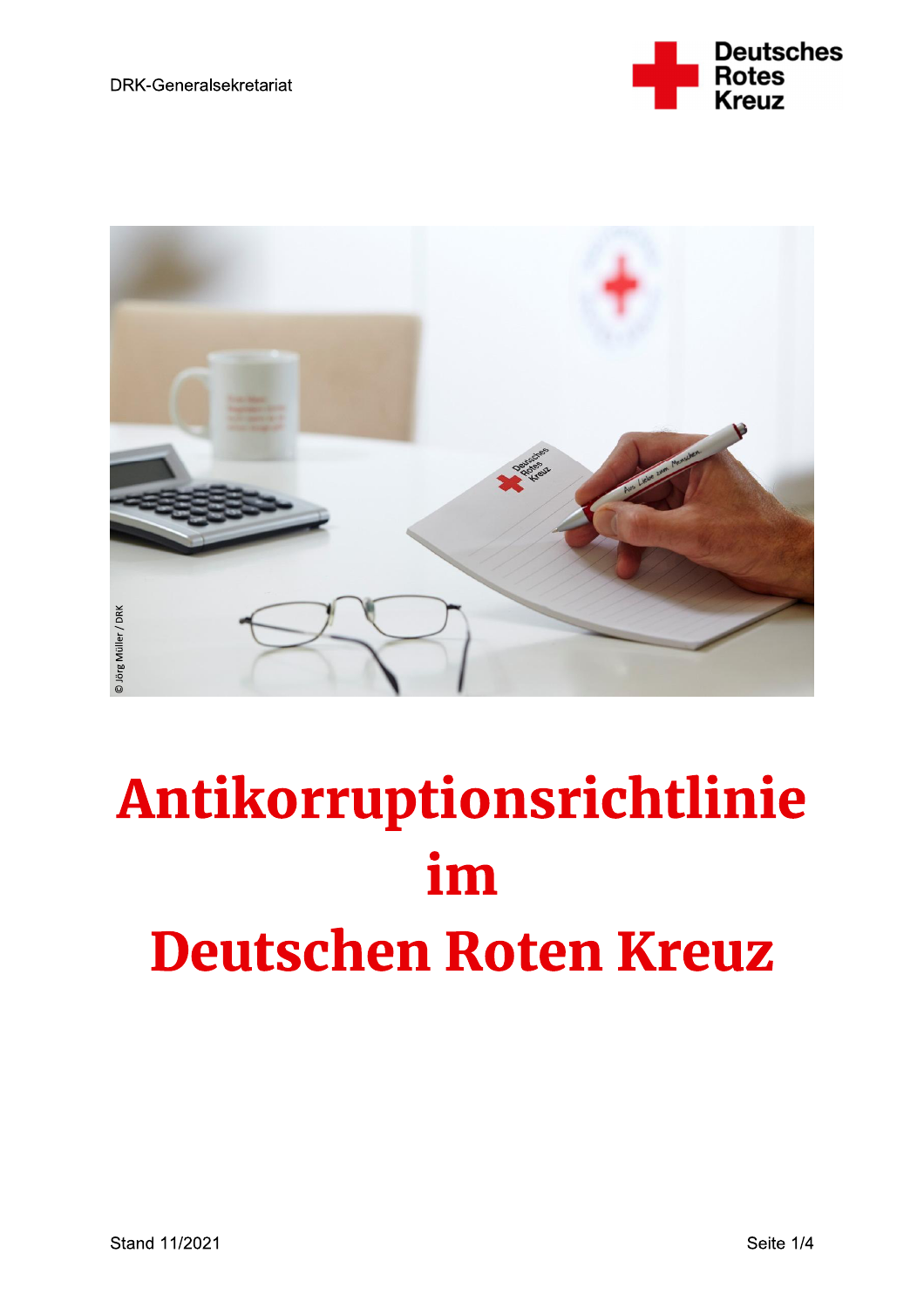

# 1. Einleitung

Das Deutsche Rote Kreuz (DRK) ist Teil der Internationalen Rotkreuz- und Rothalbmond-Bewegung, die seit über 150 Jahren für Menschen in Konfliktsituationen, bei Katastrophen und sozialen Notlagen Hilfe leistet. Hilfe am Menschen leistet das Rote Kreuz allein nach dem Maß der Not, neutral und unabhängig.

Zum Schutz der dem DRK anvertrauten Menschen, der ehren- und hauptamtlichen Mitarbeitenden sowie des DRK selbst ist die Einhaltung von gesetzlichen und internen Vorgaben sowie die Förderung einer starken Vertrauenskultur von großer Wichtigkeit. Dies wird als Compliance, also Regelkonformität, bezeichnet und ist ein Teil der guten Verbandsführung (sog. Corporate Governance). Es ist zudem eine Präventionsmaßnahme zur Vermeidung von zivilrechtlichen Haftungsansprüchen, Bußgeldern, negativer Berichterstattung, Imageschäden und damit einhergehenden Spendeneinbußen oder Mitgliederrückgängen. Ziel ist ein regel- und gesetzeskonformes sowie ethisch einwandfreies Verhalten aller Mitarbeitenden, im Haupt- und im Ehrenamt. Hierzu gehört auch, Korruption in jeglicher Form vorzubeugen und aufgetretene Fälle nicht zu tolerieren. Mit dieser Richtlinie möchte das DRK ein klares Zeichen gegen jegliche Form der Korruption setzen.

## 2. Korruption

Korruption ist der Missbrauch eines Amtes oder einer Funktion zur Erlangung eines Vorteils für sich selbst oder eine andere Person, mit (möglichem) Eintritt eines Schadens oder Nachteils für die Allgemeinheit, für eine Organisation oder ein Unternehmen.

Vertrauen ist seit mehr als 150 Jahren eine zentrale Ressource des Deutschen Roten Kreuzes. Es liegt daher im ureigenen Interesse des DRK, dieses Vertrauen zu bewahren und immer wieder neu herzustellen. Jegliche Form von Korruption, ob aktiv oder passiv, kann neben strafrechtlichen Konseguenzen auch das Vertrauen der Öffentlichkeit, der Spender und Mitglieder sowie der dem DRK anvertrauten Menschen in das DRK als unparteiliche Hilfsorganisation und Wohlfahrtsverband gefährden. Dies würde als Konseguenz die Möglichkeiten des DRK einschränken, den Bedürftigen zu helfen. Daher verfolgt das DRK beim Thema Korruption eine Null-Toleranz-Politik. Wichtig ist es, allen ehren- und hauptamtlichen Mitarbeitenden in diesem sensiblen Bereich bestmöglich Rechtssicherheit zu geben. Nur so kann das DRK seine gesellschaftliche Verantwortung wahrnehmen.

Es gilt der Grundsatz, dass die eigene Position oder Funktion nicht dazu genutzt werden darf, Zuwendungen oder Vorteile anzubieten, zu gewähren, zu fordern, sich versprechen zu lassen oder anzunehmen. Hierzu gehören u.a. Geschenke, Einladungen, Bargeld, Reisen, Sachleistungen, Veranstaltungen, Restaurantbesuche und Feiern, Arbeitsund Dienstleistungen sowie sonstige monetäre oder immaterielle Vorteile. Korruption kann insbesondere in Form von Bestechung, Bestechlichkeit und Betrug in jedem Betätigungsfeld auftauchen und ist nicht immer eindeutig zu erkennen. Während der Austausch von gesellschaftlich üblichen Höflichkeiten / Aufmerksamkeiten in einem angemessenen Umfang nicht schädlich ist, wird das Entstehen von persönlichen Abhängigkeiten und Verpflichtungen oder der Anschein einer Beeinflussung von oder durch ehren- und hauptamtliche Mitarbeitende und Führungskräfte im DRK und externe Personen nicht geduldet.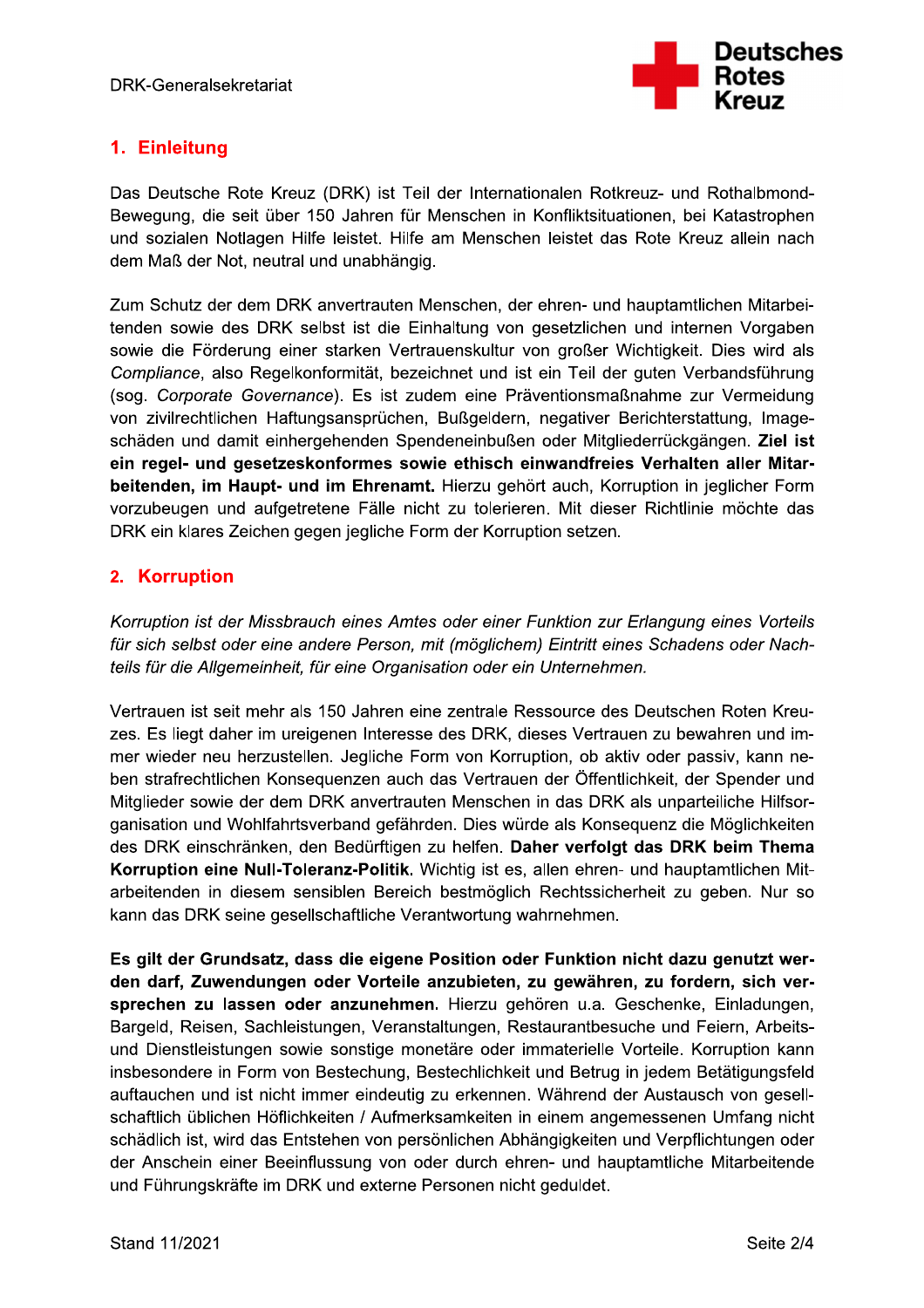

Im Zweifelsfall wird die Führungskraft oder eine andere objektive Person hinzugezogen, so z.B. die mit Compliance beauftragte Person der jeweiligen Verbandsgliederung. Alle Entscheidungen sind so zu treffen, dass sich diese im Rahmen der gesetzlichen und internen Vorgaben bewegen und auch nach außen hin vertretbar sind.

## 3. Risikobereiche

Wie überall bestehen auch im DRK Korruptionsrisiken. Diese werden durch die jeweiligen Verbandsgliederungen individuell ermittelt und regelmäßig neu bewertet; sie bilden die Grundlage zur Einleitung von präventiven Maßnahmen zur Reduzierung der Risiken. Grundsätzlich gelten besonders jene Bereiche als anfällig, in denen bspw.

- mit Bargeld umgegangen wird,  $\bullet$
- viele Außenkontakte bestehen (Bewirtung / Einladungen),
- Geschäftskontakte in Länder mit traditionell starken Korruptionsrisiken bestehen,
- ein Umgang mit vertraulichen Informationen besteht,
- Genehmigungen erteilt werden,  $\bullet$
- Zuschüsse oder Fördermittel erhalten oder verteilt werden,  $\bullet$
- Beschaffungen / Vergaben getätigt bzw. Aufträge vergeben werden oder  $\bullet$
- durch nahestehende Personen Interessenskonflikte entstehen könnten.

## 4. Präventionsmaßnahmen

Wichtig im Kampf gegen Korruption ist die nachhaltige Prävention durch geeignete Maßnahmen. Folgende Maßnahmen sollten in allen Verbandsgliederungen als selbstverständlich erachtet und zwingend umgesetzt werden:

- Vorbildfunktion der obersten Führungsebene beim Thema Antikorruption ("Tone from the  $Top$ ")  $\rightarrow$  Vorleben einer verantwortungsbewussten Führung
- Vorbildfunktion aller Führungskräfte beim Thema Antikorruption ("Tone from the Middle") → Problem- und Verantwortungsbewusstsein stärken
- Sensibilisierung und Aufklärung der Mitarbeitenden, z.B. durch Schulungsmaßnahmen. insbesondere auch bei neuen Mitarbeitenden
- Klare Regelungen zur Abwehr / Ablehnung von Korruptionsversuchen, z B. auch Antikorruptionsklauseln in Verträgen mit Geschäftspartnern
- Kontinuierliche, offene Kommunikation zum Thema Antikorruption (inkl. Analyse möglicher Risikobereiche), z.B. in Teamsitzungen und Mitarbeiterversammlungen sowie über Aushänge, Plakate, Rundschreiben, Merkblätter oder im Intranet
- Verabschiedung von spezifischen Richtlinien, um den Handlungsspielraum der Mitarbeitenden festzulegen (z.B. zur Annahme von Geschenken / Einladungen, zu Nebentätigkeiten oder zu Reisekosten sowie klare Vertretungs- und Unterschriftenregelungen)
- Einführung eines geeigneten Hinweisgebersystems im Rahmen des gesetzlichen Hinweisgeberschutzes